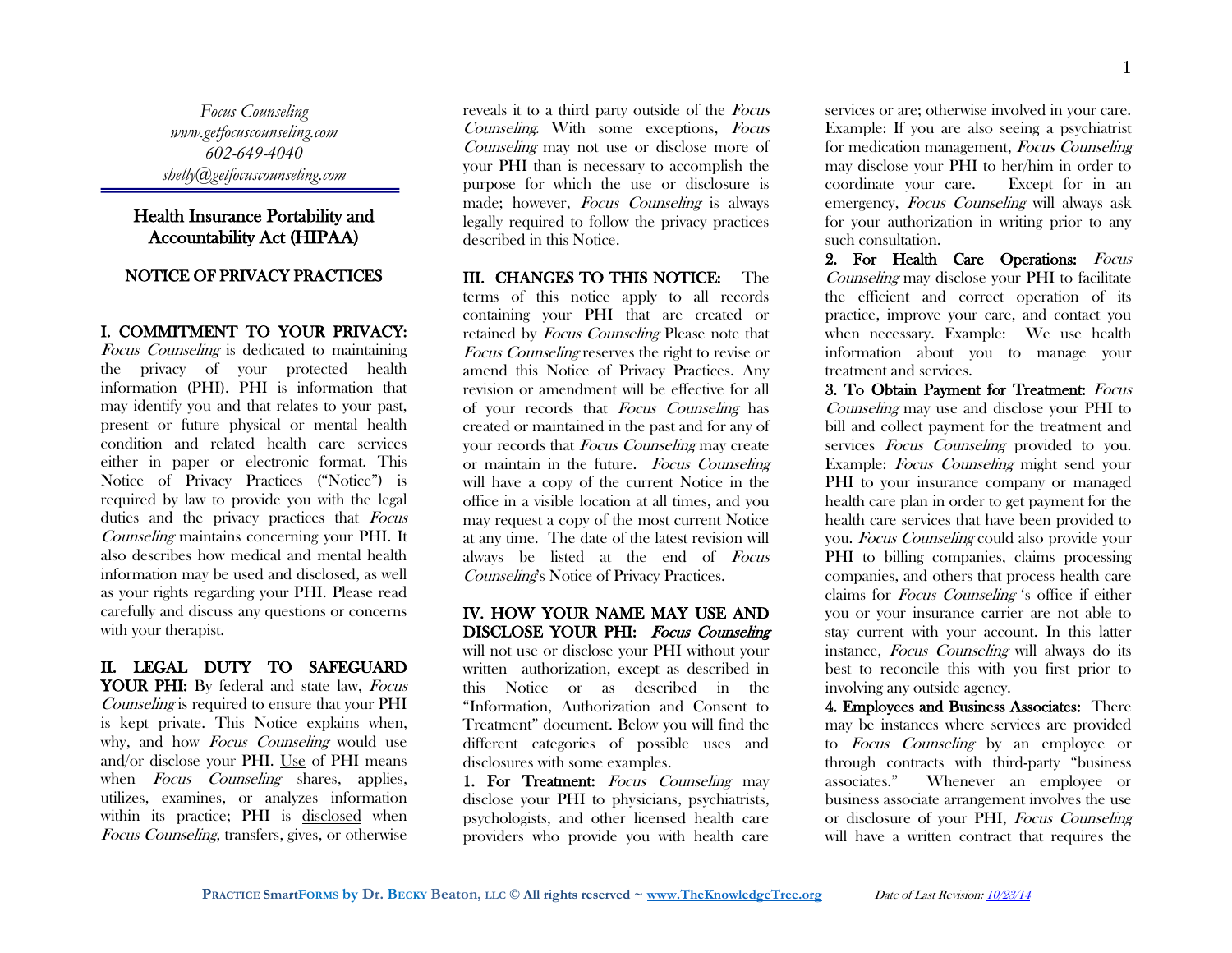employee or business associate to maintain the same high standards of safeguarding your privacy that is required of Focus Counseling.

**Note:** This state and Federal law provides additional protection for certain types of health information, including alcohol or drug abuse, mental health and AIDS/HIV, and may limit whether and how *Focus Counseling* may disclose information about you to others.

# V. USE AND DISCLOSURE OF YOUR PHI IN CERTAIN SPECIAL CIRCUMSTANCES – YOUR NAME may use and/or disclose your PHI without your consent or authorization for the following reasons:

- 1. Law Enforcement: Subject to certain conditions, Focus Counseling may disclose your PHI when required by federal, state, or local law; judicial, board, or administrative proceedings; or, law enforcement. Example: Focus Counseling may make a disclosure to the appropriate officials when a law requires Focus Counseling to report information to government agencies, law enforcement personnel and/or in an administrative proceeding.
- 2. Lawsuits and Disputes: Focus Counseling may disclose information about you to respond to a court or administrative order or a search warrant. Focus Counseling may also disclose information if an arbitrator or arbitration panel compels disclosure, when arbitration is lawfully requested by either party, pursuant to subpoena duces tectum (e.g., a subpoena for mental health records) or any other provision authorizing disclosure in a proceeding before an

arbitrator or arbitration panel. Focus Counseling will only do this if efforts have been made to tell you about the request and you have been provided an opportunity to object or to obtain an appropriate court order protecting the information requested.

- 3. Public Health Risks: Focus Counseling may disclose your PHI to public health or legal authorities charged with preventing or controlling disease, injury, disability, to report births and deaths, and to notify persons who may have been exposed to a disease or at risk for getting or spreading a disease or condition.
- 4. Food and Drug Administration (FDA): Focus Counseling may disclose to the FDA, or persons under the jurisdiction of the FDA, PHI relative to adverse events with respect to drugs, foods, supplements, products and product defects, or post marketing surveillance information to enable product recalls, repairs, or replacement.
- 5. Serious Threat to Health or Safety: Focus Counseling may disclose your PHI if you are in such mental or emotional condition as to be dangerous to yourself or the person or property of others, and if Focus Counseling determines in good faith that disclosure is necessary to prevent the threatened danger. Under these circumstances, Focus Counseling may provide PHI to law enforcement personnel or other persons able to prevent or mitigate such a serious threat to the health or safety of a person or the public.
- 6. Minors: If you are a minor (under 18 years of age), Focus Counseling may be compelled to release certain types of

**PRACTICE SmartFORMS by Dr. BECKY Beaton, LLC © All rights reserved ~ [www.TheKnowledgeTree.org](http://www.theknowledgetree.org/)** Date of Last Revision: 10/23/14

information to your parents or guardian in accordance with applicable law.

- 7. Abuse and Neglect: Focus Counseling may disclose PHI if mandated by Arizona child, elder, or dependent adult abuse and neglect reporting laws. Example: If Focus Counseling has a reasonable suspicion of child abuse or neglect, Focus Counseling will report this to the Arizona Department of Child and Family Services.
- 8. Coroners, Medical Examiners, and Funeral Directors: Focus Counseling may release PHI about you to a coroner or medical examiner. This may be necessary, for example, to identify a deceased person, determine the cause of death or other duties as authorized by law. Focus Counseling may also disclose PHI to funeral directors, consistent with applicable law, to carry out their duties.
- 9. Communications with Family, Friends, or Others: Focus Counseling may release your PHI to the person you named in your Durable Power of Attorney for Health Care (if you have one), to a friend or family member who is your personal representative (i.e., empowered under state or other law to make health-related decisions for you), or any other person you identify, relevant to that person's involvement in your care or payment related to your care. In addition, Focus Counseling may disclose your PHI to an entity assisting in disaster relief efforts so that your family can be notified about your condition.
- 10. Military and Veterans: If you are a member of the armed forces, Focus Counseling may release PHI about you as required by military command authorities.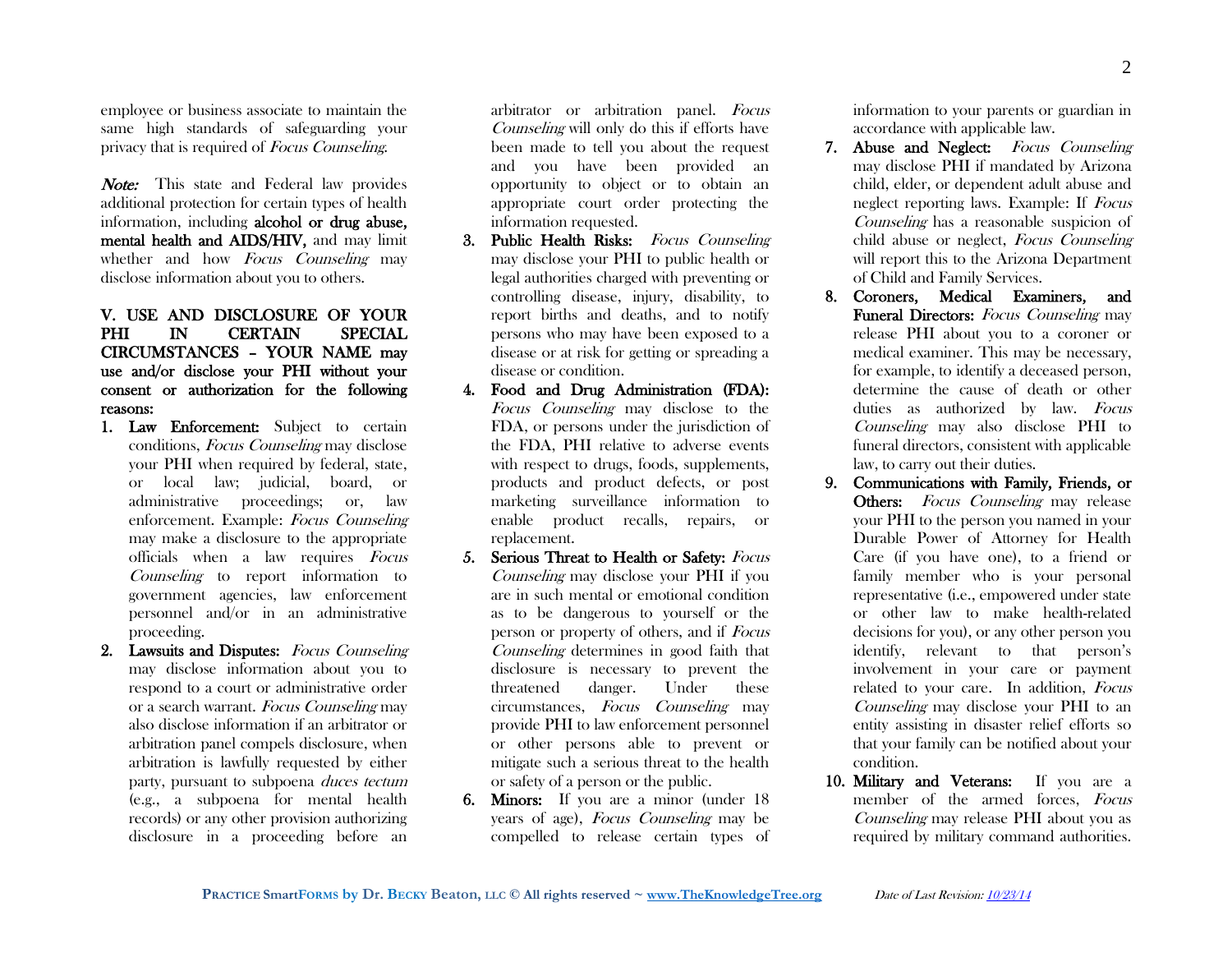Focus Counseling may also release PHI about foreign military personnel to the appropriate military authority.

- 11. National Security, Protective Services for the President, and Intelligence Activities: Focus Counseling may release PHI about you to authorized federal officials so they may provide protection to the President, other authorized persons, or foreign heads of state, to conduct special investigations for intelligence, counterintelligence, and other national activities authorized by law.
- 12. Correctional Institutions: If you are or become an inmate of a correctional institution, Focus Counseling may disclose PHI to the institution or its agents when necessary for your health or the health and safety of others
- 13. For Research Purposes: In certain limited circumstances, Focus Counseling may use information you have provided for medical/psychological research, but only with your written authorization. The only circumstance where written authorization would not be required would be if the information you have provided could be completely disguised in such a manner that you could not be identified, directly or through any identifiers linked to you. The research would also need to be approved by an institutional review board that has examined the research proposal and ascertained that the established protocols have been met to ensure the privacy of your information.

#### 14. For Workers' Compensation Purposes:

Focus Counseling may provide PHI in order to comply with Workers' Compensation or similar programs established by law.

- 15. Appointment Reminders: Focus Counseling is permitted to contact you, without your prior authorization, to provide appointment reminders or information about alternative or other health-related benefits and services that you may need or that may be of interest to you.
- 16. Health Oversight Activities: Focus Counseling may disclose health information to a health oversight agency for activities such as audits, investigations, inspections, or licensure of facilities. These activities are necessary for the government to monitor the health care system, government programs and compliance with laws. Example: When compelled by U.S. Secretary of Health and Human Services to investigate or assess Focus Counseling's compliance with HIPAA regulations.
- 17. If Disclosure is Otherwise Specifically Required by Law.
- 18. In the Following Cases, Focus Counseling Will Never Share Your Information Unless You Give us Written Permission: Marketing purposes, sale of your information, most sharing of psychotherapy notes, and fundraising. If we contact you for fundraising efforts, you can tell us not to contact you again.

VI. Other Uses and Disclosures Require Your Prior Written Authorization: In any other situation not covered by this notice, Focus Counseling ask for your written authorization before using or disclosing medical information about you. If you chose to authorize use or disclosure, you can later revoke that authorization by notifying Focus Counseling in

writing of your decision. You understand that Focus Counseling is unable to take back any disclosures it has already made with your permission, Focus Counseling will continue to comply with laws that require certain disclosures, and *Focus Counseling* is required to retain records of the care that its therapists have provided to you.

### VII. RIGHTS YOU HAVE REGARDING YOUR PHI:

1. The Right to See and Get Copies of Your PHI either in paper or electronic format: In general, you have the right to see your PHI that is in Focus Counseling's possession, or to get copies of it; however, you must request it in writing. If *Focus Counseling* does not have your PHI, but knows who does, you will be advised how you can get it. You will receive a response from *Focus Counseling* within 30 days of receiving your written request. Under certain circumstances, Focus Counseling may feel it must deny your request, but if it does, Focus Counseling will give you, in writing, the reasons for the denial. Focus Counseling will also explain your right to have its denial reviewed. If you ask for copies of your PHI, you will be charged a reasonable fee per page and the fees associated with supplies and postage. Focus Counseling may see fit to provide you with a summary or explanation of the PHI, but only if you agree to it, as well as to the cost, in advance.

2. The Right to Request Limits on Uses and Disclosures of Your PHI: You have the right to ask that Focus Counseling limit how it uses and discloses your PHI. While Focus Counseling will consider your request, it is not legally bound to agree. If *Focus Counseling* does agree to your request, it will put those limits in writing and abide by them except in emergency